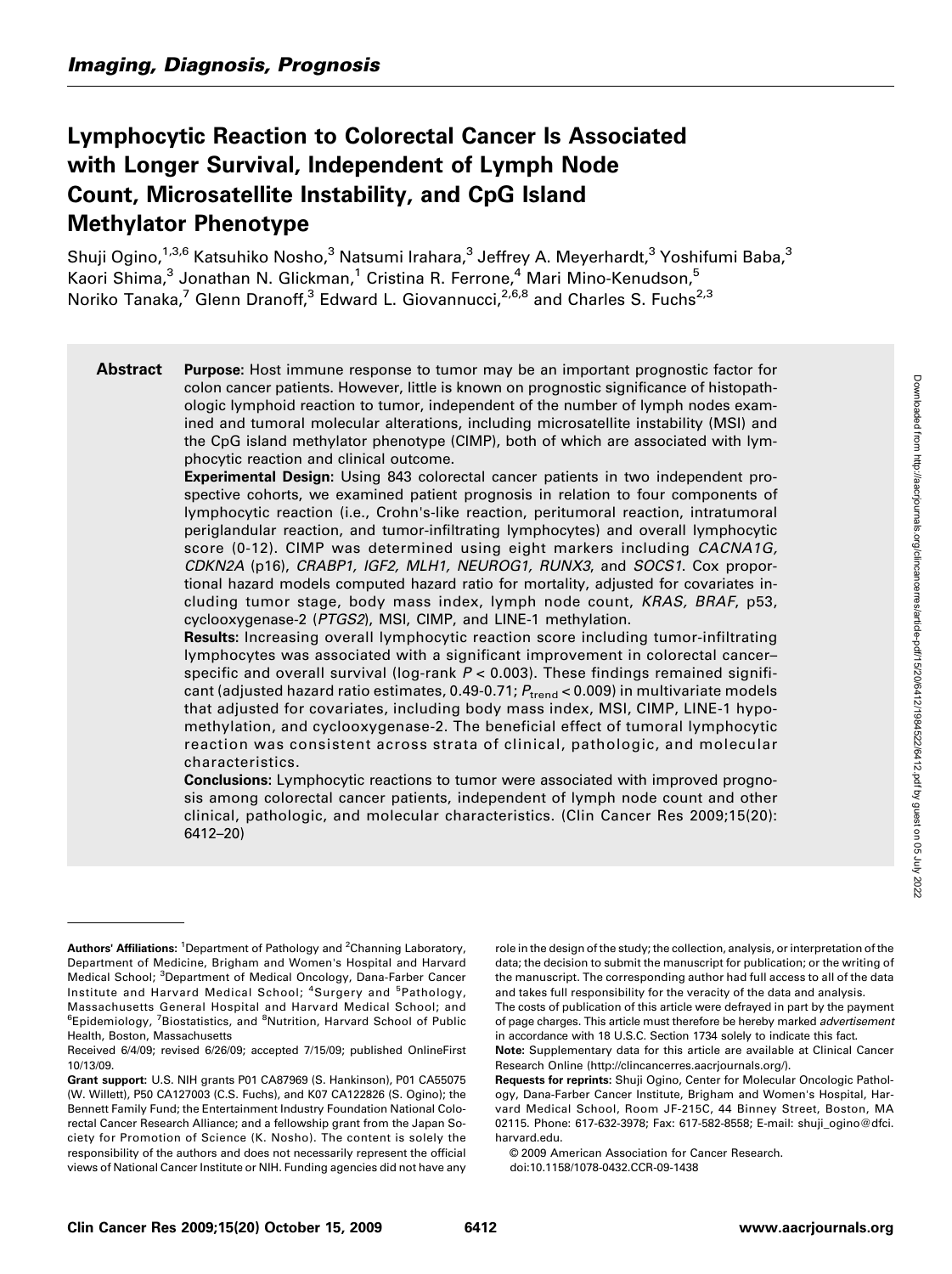## Translational Relevance

Host immune response to tumor is an important prognostic factor in colorectal cancer. However, little is known on prognostic significance of lymphocytic reaction to tumor, independent of the number of lymph nodes and tumoral molecular alterations (including microsatellite instability and the CpG island methylator phenotype). We have used the database of 843 colorectal cancers in two independent cohort studies, with available clinical information, adequate follow-up, and important molecular events in colon cancers. To our knowledge, this is the first large study to show the influence of lymphocytic reaction on clinical outcome independent of lymph node count and molecular features including BRAF mutation, microsatellite instability, CpG island methylator phenotype, and long interspersed nucleotide element-1 hypomethylation, all of which are potential confounders. Lymphocytic reaction can be readily evaluated in routine pathology practice. Moreover, stimulating host immune response is a promising therapeutic strategy. Thus, our findings are relevant to practice in oncology.

Greater lymphocytic reaction to colorectal cancer observed by pathologic examination has been associated with longer patient survival (1–6). However, the true nature of this association and the exact mechanisms underlying it remain uncertain. Lymphocytic reaction may be an indicator of host immune response to tumor cells, leading to improved survival. Specific subsets of infiltrating lymphocytes (e.g., CD57<sup>+</sup>, CD8<sup>+</sup>, CD45RO<sup>+</sup>, or FOXP3<sup>+</sup> cells) have been associated with improved clinical outcome in colorectal cancer (7–12). In addition, immune reaction to tumor may cause enlargement of lymph nodes, which may contribute to an increase in the number of recovered lymph nodes and thereby more accurate staging of colorectal cancer. In fact, lymphocytic reaction to colorectal cancer has been associated with an increase in the recovered node count (13), which has, in turn, consistently been associated with improved patient survival in colorectal cancer (13–18). Alternatively, lymphocytic reaction to tumor may reflect specific tumoral molecular alterations associated with indolent tumor behavior. Indeed, studies have shown that lymphocytic reaction to colorectal cancer is associated with microsatellite instability (MSI-high; refs. 19–21) and the CpG island methylator phenotype (CIMP; ref. 22). Studies have suggested that truncated peptides, which are produced by MSI and frameshift mutations, may be immunogenic and contribute to host immune response (23, 24). Because lymphocytic reaction, lymph node count, MSI, and CIMP have all been associated with prognosis (13–18, 25, 26), all of these variables can confound each other in survival analysis. To assess a prognostic role of lymphocytic reaction independent of lymph node count and tumoral molecular features, it is necessary to examine the lymph node count and tumoral molecular features.

We therefore examined the prognostic significance of lymphocytic reaction to tumor in 843 stage I to IV colorectal cancer patients identified in two independent prospective cohort studies. Because we concurrently assessed the number of recovered lymph nodes as well as related molecular variables such as MSI, CIMP, BRAF mutation, and long interspersed nucleotide element-1 (LINE-1) hypomethylation, we could evaluate the effect of lymphocytic reaction to tumor, independent of these potential confounders.

## Materials and Methods

Study population. We used the databases of two independent prospective cohort studies: the Nurses' Health Study ( $N = 121,701$  women followed since 1976) and the Health Professionals Follow-up Study  $(N = 51,529$  men followed since 1986; ref. 27). Every 2 years, participants were sent follow-up questionnaires to identify newly diagnosed cancer in themselves and their first-degree relatives. When a participant reported colorectal cancer, study physicians reviewed medical records as well as recorded tumor-node-metastasis stage, tumor location, and the number of positive and negative lymph nodes. We collected paraffinembedded tissue blocks from hospitals where patients underwent tumor resections (27). We excluded cases preoperatively treated with radiation and/or chemotherapy. Based on the availability of tissue specimens for pathologic analyses, we included a total of 843 stage I to IV colorectal cancer cases diagnosed up to 2002 (Table 1). Patients were observed until death or June 30, 2006, whichever came first. Ascertainment of deaths included reporting by the family or postal authorities. In addition, the names of persistent nonresponders were searched in the National Death Index. We identified >98% of deaths in the cohorts by these methods. The cause of death was assigned by physicians unaware of tumoral pathologic or molecular data. Written informed consent was obtained from all study subjects. This study was approved by the Human Subjects Committees at Brigham and Women's Hospital and the Harvard School of Public Health.

Histopathologic evaluations. Tissue sections from all colorectal cancer cases were examined by a pathologist (S.O.) unaware of other data. Of the 843 tumors, ≥3 tumor tissue blocks were available in 284 cases, 2 in 297 cases, and 1 in the remaining 262 cases. Tumor grade was categorized as high or low (≤50% versus >50% glandular area). Four components of lymphocytic reactions [Crohn's-like lymphoid reaction, peritumoral lymphocytic reaction, intratumoral periglandular reaction, and tumor-infiltrating lymphocytes (TIL)] were examined (Fig. 1). Crohn's-like reaction was defined as transmural lymphoid reaction. Peritumoral lymphocytic reaction was defined as discrete lymphoid reactions surrounding tumor. Intratumoral periglandular reaction was defined as lymphocytic reaction in tumor stroma within tumor mass. TIL was defined as lymphocytes on top of cancer cells. For any given tumor, each of the four lymphocytic reaction components was scored as 0 (absent), 1+ (mild), 2+ (moderate), or 3+ (marked). The overall lymphocytic reaction score (0-12) was the sum of scores for the above four reaction components. Due to a skewed distribution of the lymphocytic scores (Supplementary Table S1), the majority of cases were in the group of scores 0 to 2. Most of them had a score of 2. Thus, the reference group (i.e., low score) was set as those with scores 0 to 2, which provided the robust reference group. We divided non–low-score cases into two groups because of a wide range of scores from 3 to 12. We set the cutoff between middle and high groups as ≤6 versus ≥7 because it was in the middle of the total score of 12. A random selection of 398 cases were reexamined by a second pathologist (J.N.G.) unaware of other data, and the correlation on the lymphocytic scores between the two pathologists was good (Spearman correlation  $r = 0.65$ ,  $P < 0.0001$ ;  $\kappa =$ 0.55 for score <3 versus  $\geq$ 3, P < 0.0001). Kappa coefficients between the lymphocytic scores by the two pathologists for additional cutoffs were as follows: 0.49 for <2 versus  $\geq$ 2; 0.53 for <4 versus  $\geq$ 4; 0.46 for <5 versus  $\geq$ 5; 0.50 for <6 versus  $\geq$ 6; 0.49 for <7 versus  $\geq$ 7; 0.55 for <8 versus  $\geq$ 8; 0.57 for <9 versus ≥9; and 0.47 for <10 versus ≥10.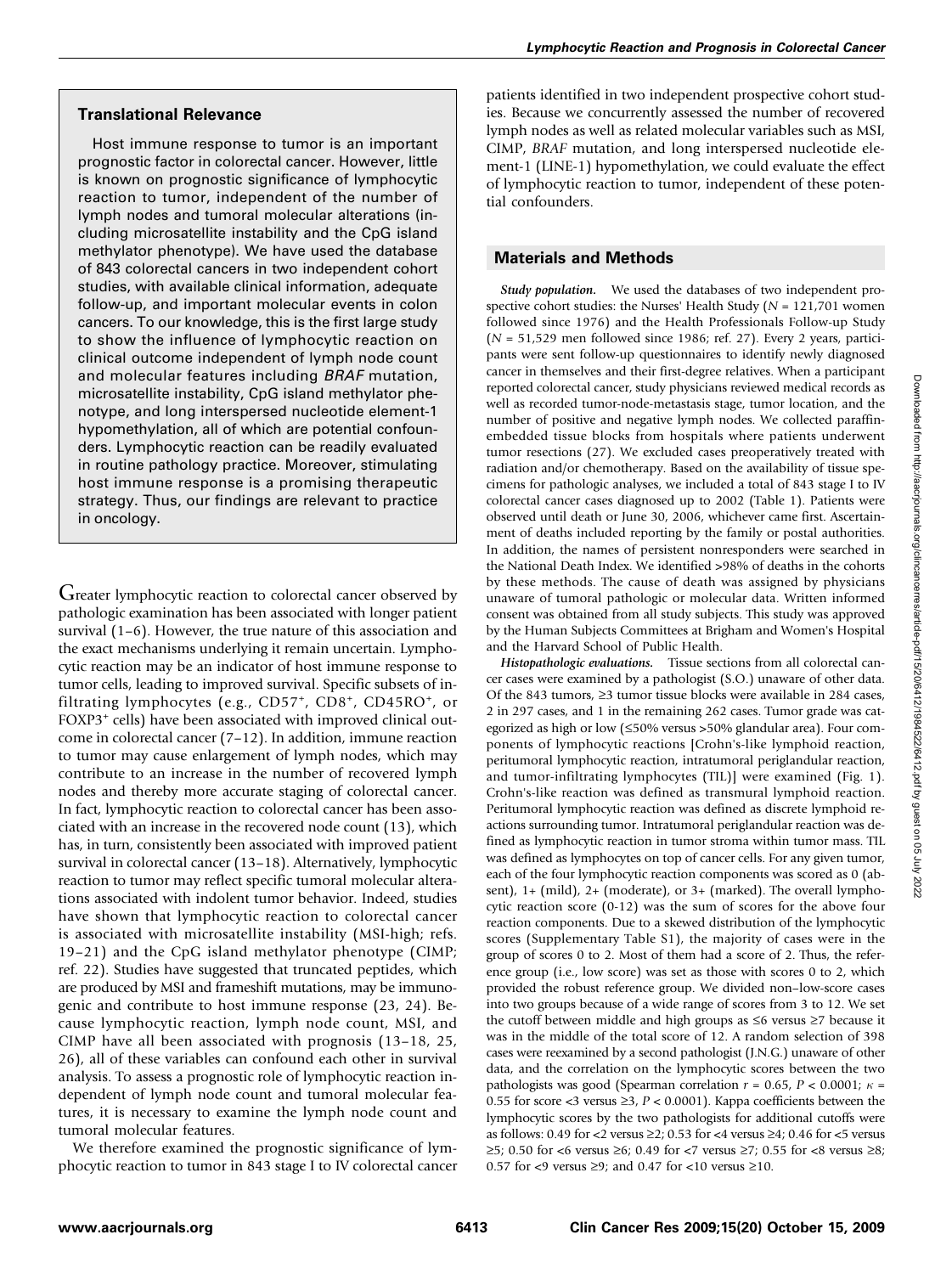|  |  |  | Table 1. Clinical, pathologic, and molecular features according to lymphocytic reactions to colorectal cancer |  |  |  |  |  |  |
|--|--|--|---------------------------------------------------------------------------------------------------------------|--|--|--|--|--|--|
|--|--|--|---------------------------------------------------------------------------------------------------------------|--|--|--|--|--|--|

| <b>Clinical or molecular feature</b>                            | All cases,     | Overall lymphocytic reaction score,* n (%) | P              |                 |          |
|-----------------------------------------------------------------|----------------|--------------------------------------------|----------------|-----------------|----------|
|                                                                 | n(%)           | $0 - 2$                                    | $3 - 6$        | $7 - 12$        |          |
| Total, n                                                        | 843            | 549                                        | 230            | 64              |          |
| Sex                                                             |                |                                            |                |                 |          |
| Male (HPFS)                                                     | 361 (43)       | 240 (44)                                   | 90 (39)        | 31 (48)         | 0.32     |
| Female (NHS)                                                    | 482 (57)       | 309 (56)                                   | 140 (61)       | 33 (52)         |          |
| Mean age $(y) \pm SD$                                           | $66.3 \pm 8.3$ | $65.8 \pm 8.4$                             | $66.8 \pm 8.1$ | $69.1 \pm 7.8$  | 0.002    |
| Body mass index ( $kg/m2$ )                                     |                |                                            |                |                 |          |
| $30$                                                            | 663 (84)       | 425 (83)                                   | 185 (85)       | 53 (87)         | 0.56     |
| $\geq$ 30                                                       | 131 (16)       | 90 (17)                                    | 33(15)         | 8(13)           |          |
| Family history of colorectal cancer in first-degree relative(s) |                |                                            |                |                 |          |
| $(-)$                                                           | 637 (76)       | 411 (75)                                   | 178 (77)       | 48 (75)         | 0.75     |
| $(+)$                                                           | 206(24)        | 138 (25)                                   | 52 (23)        | 16 (25)         |          |
| Year of diagnosis                                               |                |                                            |                |                 |          |
| Prior to 1990                                                   | 148 (18)       | 105 (19)                                   | 37 (16)        | 6(9.4)          | 0.20     |
| 1990-1999                                                       | 598 (71)       | 381 (69)                                   | 164 (71)       | 53 (83)         |          |
| 2000-2002                                                       |                |                                            |                |                 |          |
| Tumor location                                                  | 97 (12)        | 63 (11)                                    | 29 (13)        | 5(7.8)          |          |
|                                                                 |                |                                            |                |                 |          |
| Proximal (cecum to transverse)                                  | 381 (45)       | 206 (38)                                   | 131 (57)       | 44 (69)         | < 0.0001 |
| Distal colon (splenic flexure to sigmoid)                       | 267 (32)       | 185 (34)                                   | 65 (28)        | 17 (27)         |          |
| Rectum                                                          | 195 (23)       | 158 (29)                                   | 34 (15)        | 3(4.7)          |          |
| AJCC tumor stage                                                |                |                                            |                |                 |          |
| Ι.                                                              | 187 (22)       | 129 (24)                                   | 44 (19)        | 14 (22)         | 0.002    |
| П                                                               | 242 (29)       | 139 (25)                                   | 76 (33)        | 27 (42)         |          |
| Ш                                                               | 242 (29)       | 150 (27)                                   | 74 (32)        | 18 (28)         |          |
| IV                                                              | 118 (14)       | 95(17)                                     | 21(9.1)        | 2(3.1)          |          |
| Unknown                                                         | 54(6.4)        | 36(6.6)                                    | 15(6.5)        | 3(4.7)          |          |
| No. of lymph nodes examined                                     |                |                                            |                |                 |          |
| $0 - 3$                                                         | 80 (12)        | 62 (14)                                    | 14 (7.3)       | 4(7.1)          | 0.0007   |
| $4 - 6$                                                         | 105(15)        | 76 (17)                                    | 24 (13)        | 5(8.9)          |          |
| $7 - 12$                                                        | 245 (36)       | 162 (37)                                   | 67 (35)        | 16 (29)         |          |
| $\geq$ 13                                                       | 256 (37)       | 138 (32)                                   | 87 (45)        | 31 (55)         |          |
| No. of negative lymph nodes                                     |                |                                            |                |                 |          |
| $0 - 3$                                                         | 131 (19)       | 99 (23)                                    | 27 (14)        | 5(8.9)          | < 0.0001 |
| $4 - 6$                                                         | 125 (18)       | 92(21)                                     | 25(13)         | 8(14)           |          |
| $7 - 12$                                                        | 223 (33)       | 138 (32)                                   | 70 (36)        | 15 (27)         |          |
| $\geq$ 13                                                       | 207 (30)       | 109 (25)                                   | 70 (36)        | 28 (50)         |          |
| Tumor grade                                                     |                |                                            |                |                 |          |
| Low                                                             | 755 (90)       | 515 (95)                                   | 200 (87)       | 40 (63)         | < 0.0001 |
| High                                                            | 82 (9.8)       | 28(5.2)                                    | 30(13)         | 24 (37)         |          |
| MSI                                                             |                |                                            |                |                 |          |
|                                                                 |                |                                            |                |                 | < 0.0001 |
| MSI-low/MSS<br>MSI-high                                         | 702 (85)       | 503 (94)                                   | 169 (74)       | 30 (47)         |          |
|                                                                 | 124 (15)       | 31(5.8)                                    | 59 (26)        | 34 (53)         |          |
| <b>CIMP</b>                                                     |                |                                            |                |                 |          |
| CIMP-low/0                                                      | 685 (84)       | 488 (93)                                   | 165 (73)       | 32 (50)         | < 0.0001 |
| CIMP-high                                                       | 127 (16)       | 34(6.5)                                    | 61 (27)        | 32 (50)         |          |
| Mean LINE-1 methylation $(% \mathcal{L}_{0})$ + SD              | $61.2 \pm 9.4$ | $60.4 \pm 9.5$                             | $62.3 \pm 8.6$ | $63.8 \pm 10.7$ | 0.001    |
| <b>BRAF</b> mutation                                            |                |                                            |                |                 |          |
| $(-)$                                                           | 699 (86)       | 479 (91)                                   | 178 (81)       | 42 (68)         | < 0.0001 |
| $(+)$                                                           | 112 (14)       | 49 (9.3)                                   | 43 (19)        | 20 (32)         |          |
| <b>KRAS</b> mutation                                            |                |                                            |                |                 |          |
| $(\cdot)$                                                       | 528 (63)       | 346 (64)                                   | 135 (59)       | 47 (73)         | 0.11     |
| $(+)$                                                           | 304 (37)       | 195 (36)                                   | 92 (41)        | 17 (27)         |          |
| p53 expression                                                  |                |                                            |                |                 |          |
| $(-)$                                                           | 471 (57)       | 271 (50)                                   | 150 (66)       | 50 (78)         | < 0.0001 |
| $(+)$                                                           | 358 (43)       | 267 (50)                                   | 77 (34)        | 14 (22)         |          |
| COX-2 expression                                                |                |                                            |                |                 |          |
| $(\cdot)$                                                       | 136 (16)       | 74 (14)                                    | 50 (22)        | 12 (19)         | 0.015    |
| $(+)$                                                           | 701 (84)       | 470 (86)                                   | 179 (78)       | 52 (81)         |          |
|                                                                 |                |                                            |                |                 |          |

NOTE: Percentages in parentheses indicate the proportion of tumors with a specific clinical, pathologic, or molecular feature in all patients or patients with a specific category of lymphocytic reactions.

Abbreviations: HPFS, Health Professionals Follow-up Study; MSS, microsatellite stable; NHS, Nurses' Health Study; AJCC, American Joint Committee on Cancer.

\*Overall lymphocytic reaction score is the sum of scores for Crohn's-like reaction (0-3), peritumoral reaction (0-3), intratumoral periglandular reaction  $(0-3)$ , and TIL  $(0-3)$ .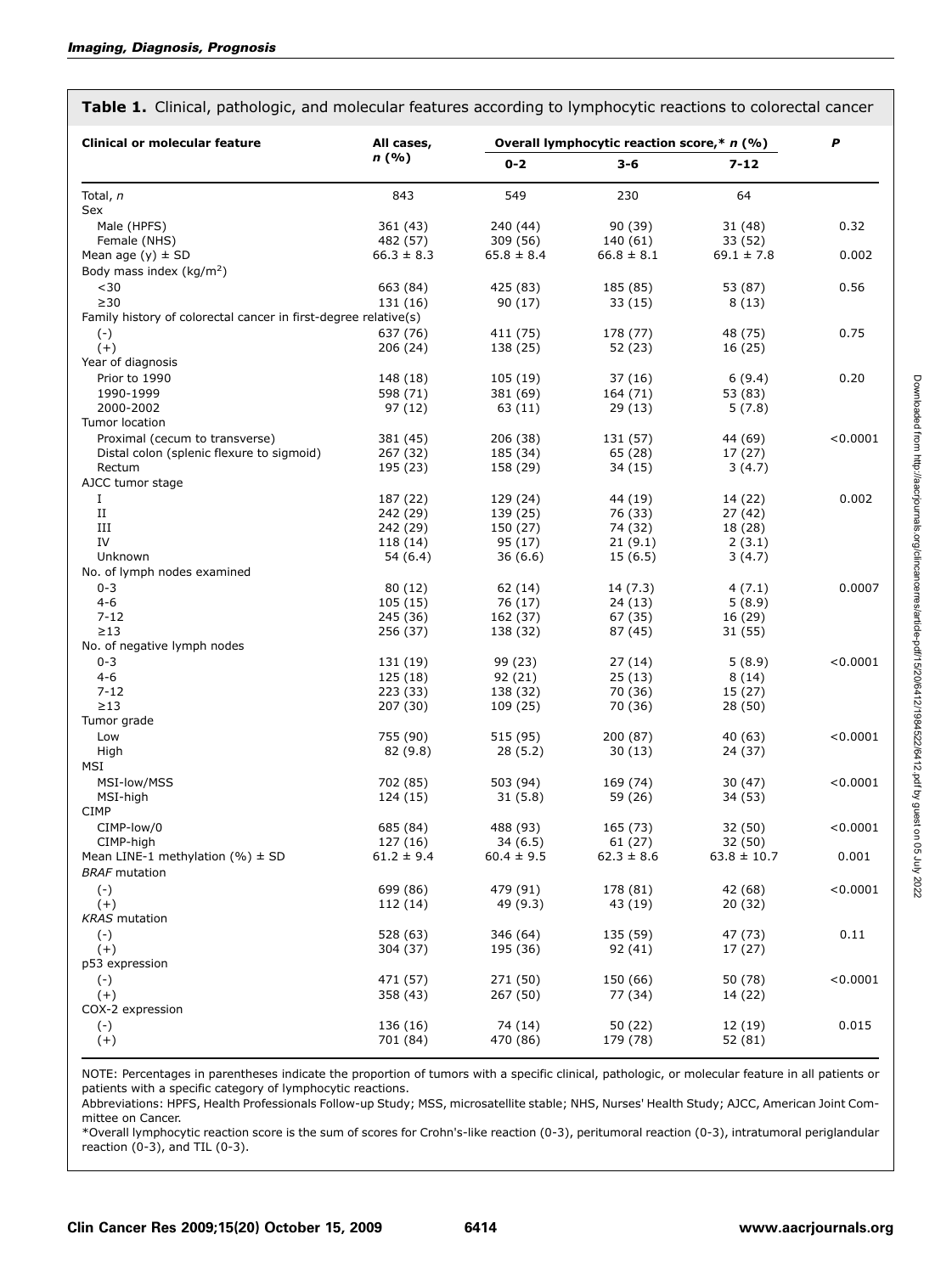

Fig. 1. Lymphocytic reaction to colorectal cancer and survival of stage I to IV colorectal cancer patients. A, Crohn's-like reaction (open arrowheads) and peritumoral reaction (arrows; original magnification, x20). B, peritumoral reaction (arrows) and intratumoral periglandular reaction (open block arrows; original magnification, x40). C, intratumoral periglandular reaction (open block arrows) and TIL (solid arrowheads; original magnification, x400). D, TIL (solid arrowheads; original magnification, x400). E, Kaplan-Meier curves for colon cancer-specific survival (top) and overall survival (bottom) with the numbers of at-risk individuals, according to the overall lymphocytic reaction score (L score). F, smoothing spline plots of HR for colorectal cancer–specific mortality (left) and overall mortality (right) according to lymphocytic reaction score (with score 0 as a reference). Hatched lines, 95% confidence interval.

Pyrosequencing of KRAS and BRAF and MSI analysis. DNA from paraffin-embedded tissue was extracted, and PCR and pyrosequencing targeted for KRAS codons 12 and 13 (28) and BRAF codon 600 (29) were done. MSI status was determined using microsatellite markers, D2S123, D5S346, D17S250, BAT25, BAT26, BAT40, D18S55, D18S56, D18S67, and D18S487 (i.e., 10-marker panel; ref. 30). MSI-high was defined as the presence of instability in ≥30% of the markers, and MSI-low/microsatellite stability (MSS) as no or <30% unstable markers.

Real-time PCR for CpG island methylation and pyrosequencing to measure LINE-1 methylation. Sodium bisulfite treatment on tumor DNA and subsequent real-time PCR (MethyLight) assays were validated and done as previously described (31). We quantified promoter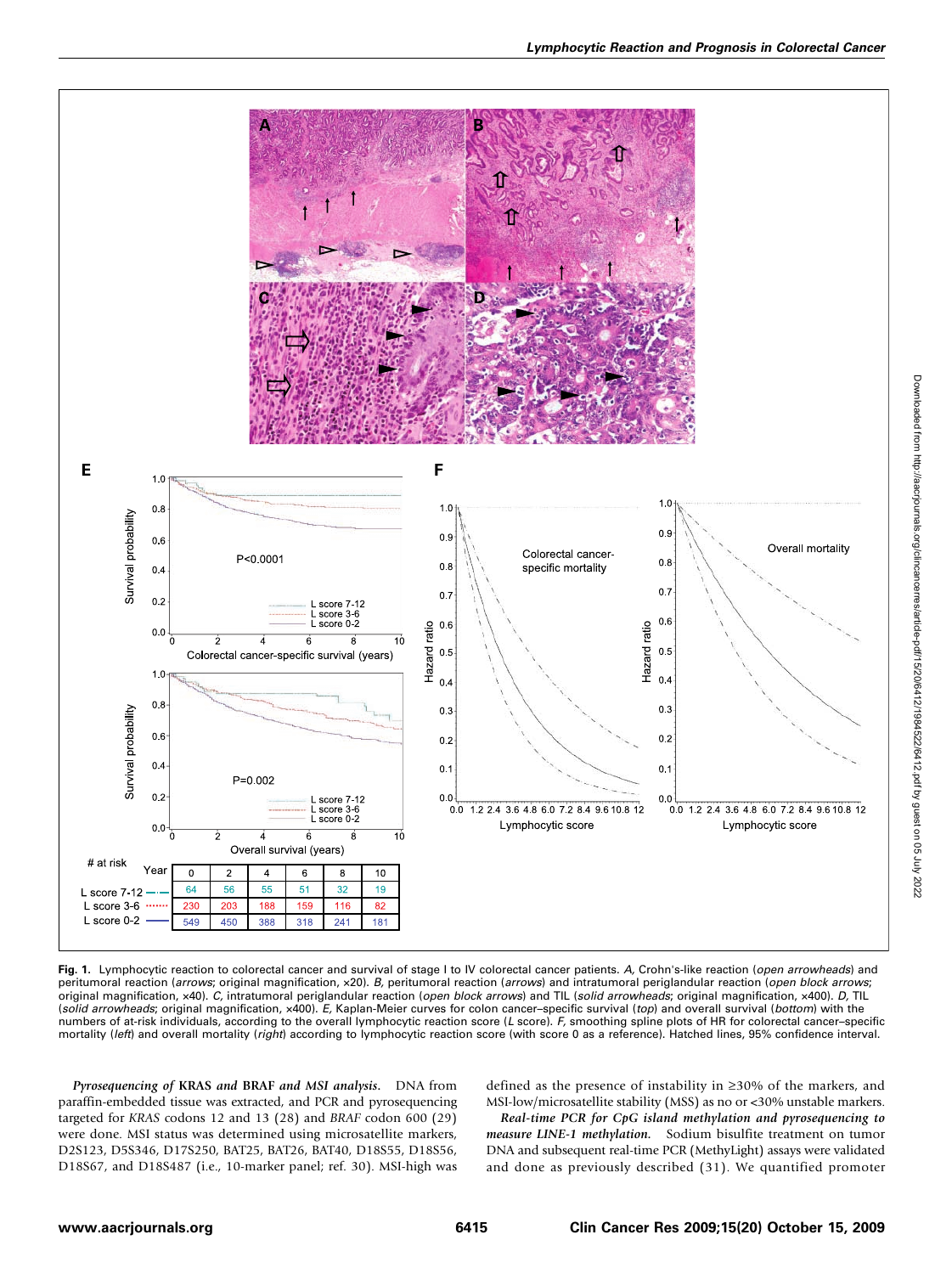methylation in eight CIMP-specific genes (CACNA1G, CDKN2A, CRABP1, IGF2, MLH1, NEUROG1, RUNX3, and SOCS1; refs. 32–34). CIMP-high was defined as  $\geq 6$  of 8 methylated promoters using the eight-marker CIMP panel, and CIMP-low/0 as 0 to 5 methylated promoters, according to the previously established criteria (33). To accurately quantify relatively high LINE-1 methylation levels, we used pyrosequencing as previously described (35, 36).

Immunohistochemistry for p53 and cyclooxygenase-2. Tissue microarrays were constructed (37). p53 (38) and cyclooxygenase-2 (COX-2) immunohistochemistry was done as previously described (27, 30). Appropriate positive and negative controls were included in each run of immunohistochemistry. All immunohistochemically stained slides were interpreted by a pathologist (S.O.) unaware of other data. A random sample of 118 and 108 tumors were reexamined for p53 and COX-2, respectively, by a second observer (p53 by K.N., and COX-2 by R. Dehari, Kanagawa Cancer Center) unaware of other data, and the concordance between the two observers was substantial ( $\kappa = 0.75$ ,  $P < 0.0001$ , for p53; and  $\kappa = 0.62$ ,  $P < 0.0001$ , for COX-2).

Statistical analysis. All analyses used SAS version 9.1 (SAS Institute) and all P values were two-sided. The  $\chi^2$  test was used to assess an association between categorical variables. The ANOVA was done to compare mean age and mean LINE-1 methylation level across the three lymphocytic categories. The  $\kappa$  coefficients were calculated to assess agreements between the two observers for lymphocytic reaction scores and immunohistochemical data.

In the analysis of colorectal cancer–specific survival, death as a result of colorectal cancer was the primary end point, and deaths as a result of other causes were censored. The Kaplan-Meier method was used to describe the distribution of survival time, and the log-rank test was done. We used stage-matched (stratified) Cox proportional hazard models to calculate hazard ratio (HR) of death according to lymphocytic reaction, adjusted for age at diagnosis (continuous), sex, year of diagnosis (continuous), body mass index ( $\geq$ 30 versus <30 kg/m<sup>2</sup>), family history of colorectal cancer in any first-degree relative (present versus absent), tumor location (proximal versus distal colon versus rectum), tumor grade (high versus low), negative lymph node count (ordinal categories; 0-3, 4-6, 7-12, and ≥13), MSI (high versus low/MSS), CIMP (high versus low/0), LINE-1 methylation (continuous), KRAS, BRAF, p53, and COX-2. Tumor stage (I, IIA, IIB, IIIA, IIIB, IIIC, IV, unknown) was used as a matching (stratifying) variable (using the "strata" option in the SAS "proc phreg" command) to minimize residual confounding; this fine tumor staging also included information on the number of positive lymph nodes. When we included all of the four lymphocytic reaction components (Crohn's-like reaction, peritumoral reaction, periglandular reaction, and TIL) in multivariate Cox models, these four variables were collinear with each other. Spearman correlation coefficients among these four variables are shown in Supplementary Table S2. Thus, we analyzed each of the four components separately in Cox models. In the summary analysis, we used overall lymphocytic reaction score (0-12; the sum of scores for the four components). We classified tumors into three categories [overall reaction score 0-2 (low) versus 3-6 (middle) versus 7-12 (high)]. We examined the possibility of a nonlinear relation between the lymphocytic reaction score and survival, nonparametrically with restricted cubic splines. In addition, we added squared term of lymphocytic score and/or cubic term of lymphocytic score in a multivariate model, and we did not observe any significant improvement in model fitting (all  $P > 0.5$  by likelihood ratio tests). Nonetheless, our data presentations were mainly based on categorized groups according to the lymphocytic score because categorized data were easily understandable. In the Cox regression analyses, the proportionality of hazards assumption was satisfied by evaluating time-dependent variables, which were the cross-product of the ordinal lymphocytic score variable and survival time  $(P = 0.084$  for colorectal cancer-specific survival;  $P = 0.18$  for overall survival). For cases with missing information on the negative lymph node count, we assign a separate ("missing") indicator variable. For cases with missing information in other categorical covariates [including body mass index (5.8% missing), tumor grade (0.7%), MSI (2.0%), CIMP (3.7%), KRAS (1.3%), BRAF (3.8%), p53 (1.7%), and COX-2 (0.7%)], we included those cases in a majority category to minimize the number of variables in multivariate Cox models. We confirmed that excluding cases with missing information in any of the covariates did not substantially alter the results (data not shown). An interaction was assessed by including the cross product of the ordinal lymphocytic score variable and another variable of interest in a multivariate Cox model, and P values for interaction were conservatively interpreted, considering multiple hypothesis testing.

## **Results**

Lymphocytic reaction to colorectal cancer. We examined lymphocytic reaction by light microscopy in 843 stage I to IV colorectal cancers identified in the two prospective cohort studies. We scored Crohn's-like reaction, peritumoral reaction, intratumoral periglandular reaction, and TIL as 0 (absent), 1+ (mild), 2+ (moderate), or 3+ (strong). Then, we calculated overall lymphocytic reaction score (0-12) as the sum of scores for the four components. As shown in Table 1, tumors with middle (score 3-6) to high (score 7-12) lymphocytic scores were associated with older age, proximal location, larger negative node count, stages I to III, high tumor grade, MSI-high, CIMP-high, LINE-1 hypermethylation, BRAF mutation, and negative p53 (all  $P < 0.003$ ).

Overall lymphocytic reaction score and colorectal cancer survival. We examined patient survival according to the overall lymphocytic reaction score. There were a total of 373 deaths including 225 colorectal cancer–specific deaths. Five-year colorectal cancer–specific survival was 73% among patients with a score of 0 to 2, 83% among patients with a score of 3 to 6, and 89% among patients with a score of 7 to 12 (log-rank  $P < 0.0001$ ), and 5-year overall survival was 67% among patients with a score of 0 to 2, 77% for a score of 3 to 6, and 88% for a score of 7 to 12 (logrank  $P = 0.002$ ; Fig. 1E).

We examined the possibility of a nonlinear relation between the lymphocytic reaction score and survival, nonparametrically with restricted cubic splines (Fig. 1F). This flexible method allowed us to examine the relation with survival without any categorization of the lymphocytic reaction score. Increasing lymphocytic reaction score was associated with a progressive decrease in mortality.

In multivariate Cox regression analyses, overall lymphocytic reaction score was associated with a significant improvement in colorectal cancer–specific and overall survival  $(P_{\text{trend}} = 0.008$ and  $P_{\text{trend}} = 0.002$ , respectively; Table 2). The attenuation of effect of lymphocytic reaction score on colorectal cancer–specific survival in the multivariate analysis was principally due to adjustment for tumor stage. A high lymphocytic reaction score was inversely associated with stage IV (Table 1). No other major confounders were identified.

Each lymphocytic reaction component and colorectal cancer survival. We examined patient survival according to each of the four lymphocytic reaction components (Fig. 2). All components of the lymphocytic reactions were associated with improved colorectal cancer–specific survival (long-rank P < 0.014). We examined the prognostic significance of each component in stage-adjusted and multivariate Cox models (Table 3). Crohn'slike reaction, peritumoral reaction, and periglandular reaction seemed to be associated with long cancer-specific survival in multivariate analysis ( $P_{\text{trend}}$  < 0.053; Table 3).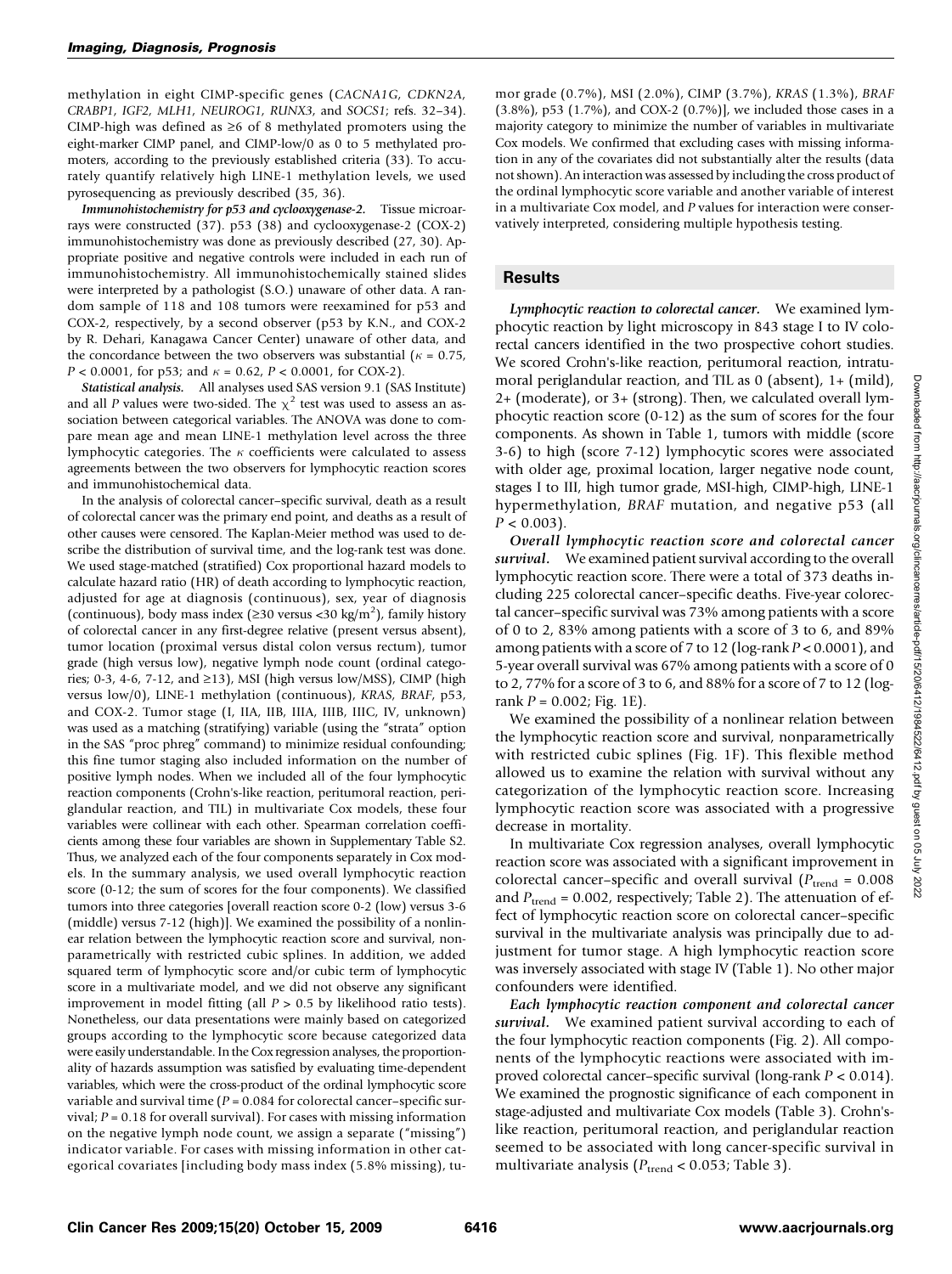Table 2. Lymphocytic reaction score and survival of patients with stage I to IV colorectal cancer

| Overall                                   | Total,   | Colorectal cancer-specific survival |                                  |                                  |                                           | <b>Overall survival</b>     |                                         |                                  |                                    |
|-------------------------------------------|----------|-------------------------------------|----------------------------------|----------------------------------|-------------------------------------------|-----------------------------|-----------------------------------------|----------------------------------|------------------------------------|
| lymphocytic $n$ (%)<br>reaction<br>score* |          | Deaths/<br>person-<br>years         | <b>Univariate</b><br>HR (95% CI) | Stage-<br>matched<br>HR (95% CI) | <b>Multivariate</b><br><b>HR (95% CI)</b> | Deaths/<br>person-<br>years | <b>Univariate</b><br><b>HR (95% CI)</b> | Stage-<br>matched<br>HR (95% CI) | <b>Multivariate</b><br>HR (95% CI) |
| $0-2$ (low)                               |          | 549 (65) 175/4,323                  | (reference)                      | 1 (reference)                    | 1 (reference)                             | 268/4,323                   | (reference)                             | 1 (reference)                    | 1 (reference)                      |
| $3-6$ (middle)                            | 230 (27) | 43/1,945                            | 0.55                             | 0.64                             | 0.61                                      | 88/1.945                    | 0.73                                    | 0.80                             | 0.71                               |
|                                           |          |                                     | $(0.39 - 0.76)$                  | $(0.45 - 0.90)$                  | $(0.42 - 0.89)$                           |                             | $(0.57 - 0.93)$                         | $(0.62 - 1.02)$                  | $(0.54 - 0.93)$                    |
| 7-12 (high)                               | 64(7.6)  | 7/542                               | 0.31                             | 0.60                             | 0.53                                      | 17/542                      | 0.50                                    | 0.74                             | 0.49                               |
|                                           |          |                                     | $(0.15 - 0.66)$                  | $(0.28 - 1.30)$                  | $(0.23 - 1.23)$                           |                             | $(0.31 - 0.82)$                         | $(0.45 - 1.23)$                  | $(0.28 - 0.86)$                    |
| P for trend                               |          |                                     | < 0.0001                         | 0.008                            | 0.008                                     |                             | 0.0004                                  | 0.050                            | 0.002                              |

NOTE: The multivariate, stage-matched Cox regression model included age, year of diagnosis, sex, family history of colorectal cancer, tumor location, tumor grade, negative lymph node count, KRAS, BRAF, p53, LINE-1 methylation, MSI, and CIMP. Abbreviation: 95% CI, 95% confidence interval.

\*Overall lymphocytic reaction score is the sum of scores for Crohn's-like reaction (0-3), peritumoral reaction (0-3), intratumoral periglandular reaction  $(0-3)$ , and TIL  $(0-3)$ .

Stratified analysis of lymphocytic reaction score and survival. We further examined whether the prognostic influence of the lymphocytic reaction score was modified by any of the other patient and tumoral features (Supplementary figure). The prognostic effect of the lymphocytic reaction score was

not significantly modified by any of the variables examined (all  $P_{\text{interaction}} > 0.30$ ). Notably, the effect of the lymphocytic reaction score did not significantly differ across tumor stages  $(P_{interaction} = 0.32)$  or between the two independent cohort studies ( $P_{\text{interaction}} = 0.73$ ).



Fig. 2. Kaplan-Meier survival curves for colon cancer-specific survival (left) and overall survival (right) according to each of the four components of lymphocytic reactions to stage I to IV colorectal cancer: Crohn's-like reaction (A), peritumoral reaction (B), intratumoral periglandular reaction (C), and TIL (D).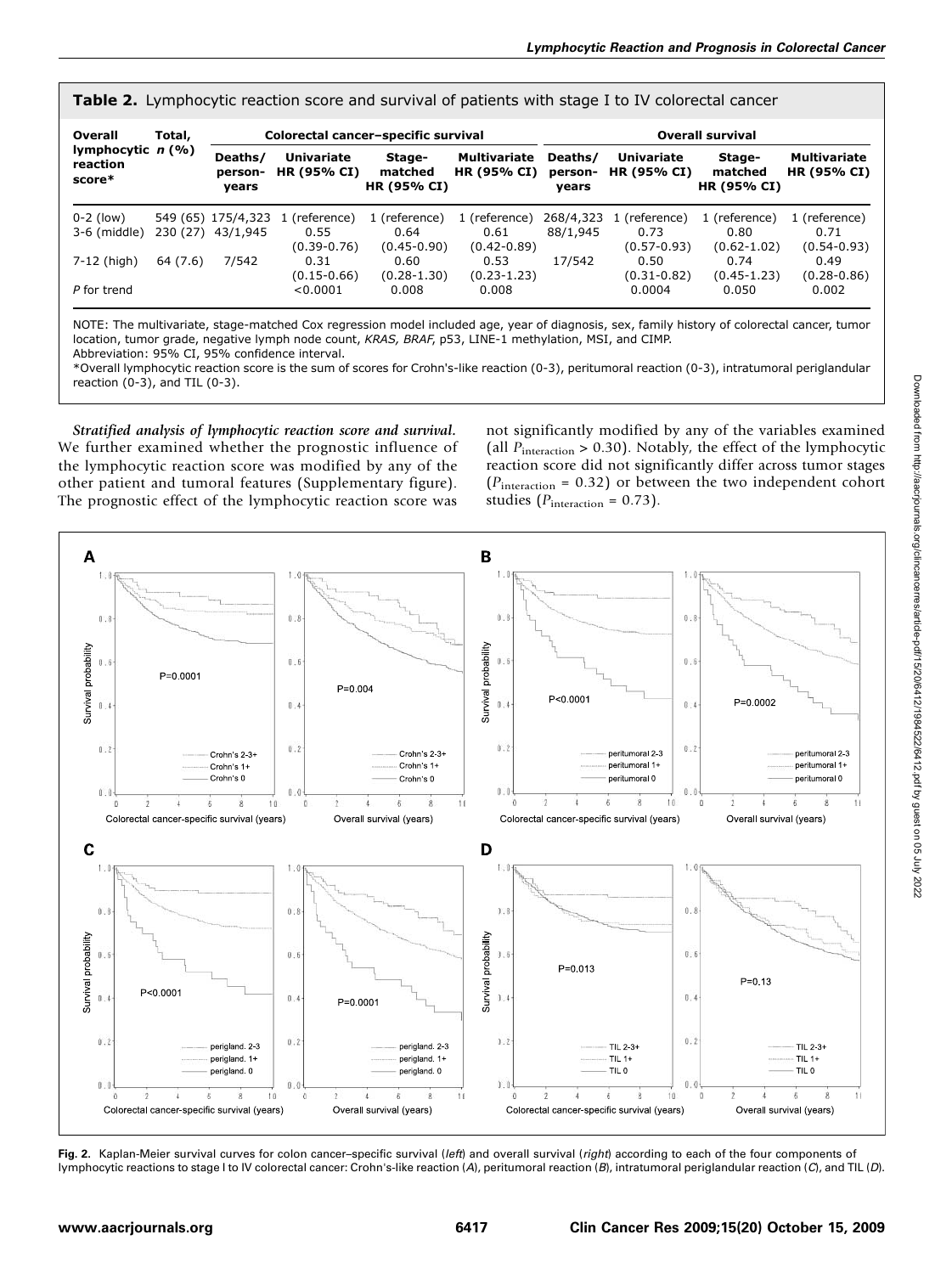### **Discussion**

We examined the prognostic significance of lymphocytic reaction to tumor in a population of stage I to IV colorectal cancer patients who were concurrently assessed for other clinical and molecular predictors of patient outcome. We observed a significant relation between lymphocytic reaction and patient survival, independent of patient characteristics and other related molecular variables including the number of lymph nodes, p53, KRAS, BRAF, MSI, CIMP, and LINE-1 hypomethylation. Although each of the four components of lymphocytic reactions (Crohn's-like reaction, peritumoral reaction, intratumoral periglandular reaction, and TIL) seemed to predict longer survival of patients, the association with survival was most robust when overall lymphocytic score was used. Our results may support the role of the host immune reaction to tumor as an independent prognostic factor among colorectal cancer patients. The four components of lymphocytic reactions can be assessed on routine histopathologic examination of resected colorectal cancer, and an evaluation of these features can be implemented in clinical practice. Our study also supports the use of immune cells as potential cancer treatment. The stimulation of immune response has a number of theoretical advantages over other forms of cancer therapy (1). Immune cells can direct to antigen-expressing tumor cells wherever they are located in the body and can proliferate until all tumor cells are eradicated. Immunologic memory can be generated for surveillance against any tumor recurrence (1). Finally, targeting host immune cells may avoid the emergence of resistance mutations that are commonly observed during targeted treatment against molecules within cancer cells.

Examining prognostic and predictive factors is important in cancer research (39–45). Lymphocytic reaction to colorectal cancer has been associated with longer survival in colorectal cancer (2–6, 8). However, the mechanism underlying the survival advantage associated with lymphocytic reaction to tumor remains uncertain. Lymphocytic reaction may be an indicator of host immune response to tumor cells, leading to improved survival (7, 46). In addition, immune response may cause enlargement of lymph nodes, which may contribute to an increase in the recovered lymph node count and thereby more accurate staging of colorectal cancer. In fact, lymphocytic reaction to colorectal cancer has been associated with an increased lymph node count (13), and lymph node count has consistently been associated with improved survival of colorectal cancer patients (13–18). Alternatively, lymphocytic reaction to tumor may reflect specific tumoral molecular alterations associated with indolent tumor behavior. Tumoral lymphocytic reaction has been associated with MSI-high (19, 47), which, in turn, is associated with longer patient survival (25). Recent studies have further shown that MSI-high in colorectal cancer is associated with CIMP, BRAF mutation (33, 48), and high LINE-1 methylation level (35), and all of these factors (MSI, CIMP, BRAF mutation and LINE-1 methylation) have been independently related with prognosis of colon cancer patients (26, 36, 49). Therefore, numerous pathologic and molecular features (lymph node count, MSI, CIMP, BRAF mutation, and LINE-1 methylation) could account for the beneficial effect of lymphocytic reaction to tumor. However, none of the previous studies of lymphocytic reaction and patient survival has comprehensively examined the aforementioned molecular features in colorectal cancer beyond MSI. In our analysis, the benefit associated with higher tumoral

| Lymphocytic                          | Total, n |                             | Colorectal cancer-specific survival |                                    | <b>Overall survival</b>     |                                  |                                    |  |
|--------------------------------------|----------|-----------------------------|-------------------------------------|------------------------------------|-----------------------------|----------------------------------|------------------------------------|--|
| reaction                             |          | Deaths/<br>person-<br>years | Stage-<br>matched<br>HR (95% CI)    | <b>Multivariate</b><br>HR (95% CI) | Deaths/<br>person-<br>years | Stage-<br>matched<br>HR (95% CI) | <b>Multivariate</b><br>HR (95% CI) |  |
| Crohn's-like reaction*               |          |                             |                                     |                                    |                             |                                  |                                    |  |
| 0                                    | 613      | 188/4,778                   | 1 (reference)                       | 1 (reference)                      | 292/4,778                   | 1 (reference)                    | 1 (reference)                      |  |
| $1+$                                 | 168      | 29/1,479                    | $0.66(0.42-0.98)$                   | $0.77(0.50-1.18)$                  | 61/1,479                    | $0.77(0.58-1.02)$                | $0.80(0.59-1.09)$                  |  |
| $2 - 3 +$                            | 62       | 8/553                       | $0.58(0.28-1.20)$                   | $0.53(0.25-1.12)$                  | 20/553                      | $0.76(0.48-1.21)$                | $0.51(0.31-0.86)$                  |  |
| P for trend                          |          |                             | 0.020                               | 0.052                              |                             | 0.059                            | 0.007                              |  |
| Peritumoral reaction*                |          |                             |                                     |                                    |                             |                                  |                                    |  |
| 0                                    | 43       | 23/292                      | 1 (reference)                       | 1 (reference)                      | 29/292                      | 1 (reference)                    | 1 (reference)                      |  |
| $1+$                                 | 707      | 192/5,749                   | $0.69(0.44-1.09)$                   | $0.72(0.45-1.15)$                  | 317/5,749                   | $0.78(0.52 - 1.16)$              | $0.76(0.50-1.16)$                  |  |
| $2 - 3 +$                            | 93       | 10/769                      | $0.40(0.19-0.87)$                   | $0.38(0.17-0.86)$                  | 27/769                      | $0.64(0.37-1.13)$                | $0.48(0.27-0.87)$                  |  |
| P for trend                          |          |                             | 0.017                               | 0.019                              |                             | 0.12                             | 0.014                              |  |
| Intratumoral periglandular reaction* |          |                             |                                     |                                    |                             |                                  |                                    |  |
| 0                                    | 37       | 20/231                      | 1 (reference)                       | 1 (reference)                      | 25/231                      | 1 (reference)                    | 1 (reference)                      |  |
| $1+$                                 | 709      | 194/5,785                   | $0.69(0.43-1.12)$                   | $0.65(0.39-1.08)$                  | 320/5,785                   | $0.71(0.47-1.09)$                | $0.67(0.43-1.04)$                  |  |
| $2 - 3 +$                            | 97       | 11/794                      | $0.43(0.20-0.93)$                   | $0.37(0.17-0.84)$                  | 28/794                      | $0.60(0.34-1.05)$                | $0.42(0.23-0.78)$                  |  |
| P for trend                          |          |                             | 0.028                               | 0.016                              |                             | 0.093                            | 0.005                              |  |
| TIL*                                 |          |                             |                                     |                                    |                             |                                  |                                    |  |
| 0                                    | 624      | 180/5,054                   | 1 (reference)                       | 1 (reference)                      | 290/5,054                   | 1 (reference)                    | 1 (reference)                      |  |
| $1+$                                 | 123      | 32/958                      | $0.87(0.59-1.27)$                   | $0.81(0.53-1.22)$                  | 51/958                      | $0.88(0.65-1.19)$                | $0.77(0.56 - 1.07)$                |  |
| $2 - 3 +$                            | 96       | 13/798                      | $0.80(0.45-1.42)$                   | $0.72(0.37-1.40)$                  | 32/798                      | $0.99(0.68-1.44)$                | $0.73(0.47-1.13)$                  |  |
| P for trend                          |          |                             | 0.32                                | 0.20                               |                             | 0.67                             | 0.066                              |  |

**Table 3.** Lymphocytic reaction component and survival in stage I to IV colorectal cancer

NOTE: The multivariate, stage-matched Cox regression model included age, year of diagnosis, sex, family history of colorectal cancer, tumor location, tumor grade, negative lymph node count, KRAS, BRAF, p53, LINE-1 methylation, MSI, CIMP, and each of the lymphocytic reaction components listed in the table.

\*The score represents reaction as follows: 0 (absent); 1+ (mild); 2+ (moderate); 3+ (strong).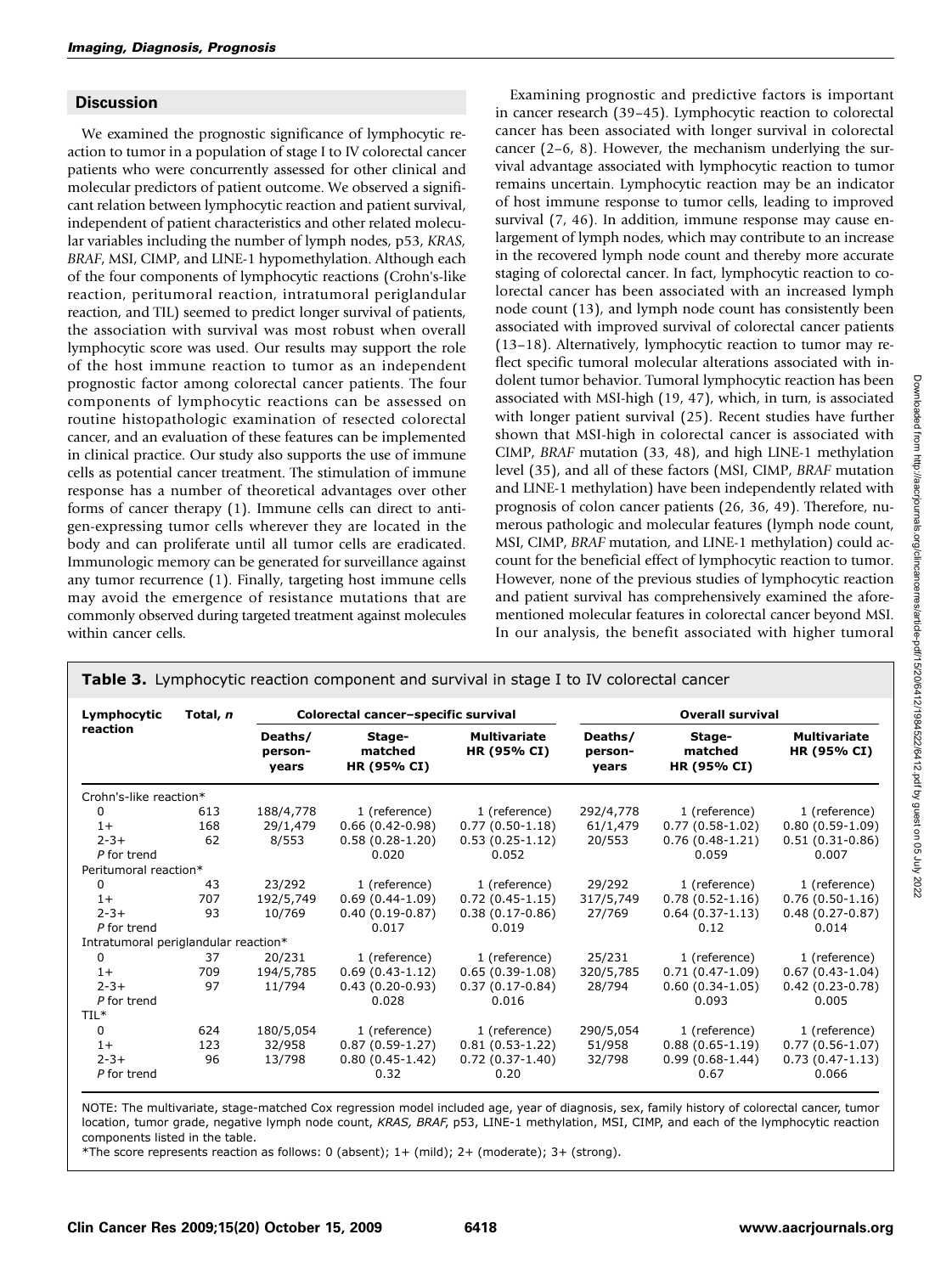lymphocytic reaction remained significant after adjusting for these various pathologic and molecular features.

One unresolved question is whether subtyping of infiltrating lymphocytes provides any additional information beyond histopathologic evaluation of lymphocytic reaction patterns. Previous studies have shown that the presence, degree, or localization of infiltrates by a specific subtype of lymphocytes (e.g.,  $CD57^+$ ,  $CD8^+$ ,  $CD45RO^+$ , or  $FOXP3^+$  lymphocytes) is associated with patient outcome in colorectal cancer (7–12). In addition, high tumoral expression of chemokine CXCL16 has been associated with TIL and good prognosis (50). However, none of these studies (7–12, 50) has comprehensively evaluated the distinct histopathologic patterns of lymphocytic infiltrates described in the current study. Moreover, none of the previous studies has examined the potential confounding effect of the number of lymph nodes examined and molecular features of colorectal cancer beyond MSI (i.e., CIMP, BRAF mutation, and LINE-1 methylation). Thus, confounding effect by these variables (lymph node count and tumoral molecular features) cannot be excluded in the previous studies (7–12, 50). Additional studies are necessary to clarify whether lymphocyte subtyping adds any additional or independent prognostic information beyond histopathologic evaluation of lymphocytic reaction patterns.

We calculated the lymphocytic reaction score using the four components (i.e., Crohn's-like reaction, peritumoral reaction, intratumoral periglandular reaction, and TIL). TIL seemed to be less significantly associated with patient survival than the other three components. Although using an overall score of the three components yielded similar results (data not shown), the significance and the magnitude of the effect were attenuated. Thus, in this study, we provide the data based on the four components. Nonetheless, utilization of the three components without TIL may represent a potentially reasonable alternative approach.

We confirmed the positive relation between lymphocytic reaction and lymph node count, which has been previously reported (13). The recovered lymph node count has consistently been associated with longer survival of colorectal cancer patients (13–18). Our data provide evidence supporting that the recovered node count is influenced by host immune reaction to tumor. Nonetheless, the best effort should be made to recover and examine as many lymph nodes as possible for accurate staging. Additional studies are necessary to assess whether the beneficial prognostic effect of the lymph node count is independent of lymphocytic reaction to tumor.

There are limitations in this study. For example, data on cancer treatment were limited. Nonetheless, it is unlikely that chemotherapy use substantially differed according to lymphocytic reactions to tumor because such data were not typically used for treatment decision making. In addition, beyond cause of mortality, data on cancer recurrences were not available in these cohorts. Nonetheless, given that the median survival for metastatic colon cancer was approximately 10 to 12 months during much of the time period of this study, colorectal cancer–specific survival should be a reasonable surrogate for cancer-specific outcomes.

There are advantages in using the database of the two independent prospective cohort studies, the Nurses' Health Study and the Health Professionals Follow-up Study, to examine prognostic significance of lymphocytic reaction and its interactions with tumoral and host factors. Anthropometric measurements, family history, other clinical information, pathologic and tumor staging data, and tumoral molecular features were prospectively collected blinded to patient outcome. Cohort participants who developed cancer were treated at hospitals throughout the United States, and thus more representative of colorectal cancers in the general U.S. population than patients in a single to several hospitals. There were no demographic difference between cases with tumor tissue analyzed and those without tumor tissue analyzed (27). Lymphocytic reaction to colorectal cancer was examined by the single study pathologist, and a subset of cases were reexamined by a second pathologist for the agreement study. Finally, our rich tumor database enabled us to simultaneously assess pathologic and tumoral molecular features and control for confounding by a number of tumoral molecular alterations. None of the previous studies on lymphocytic reactions and patient outcome has examined as many molecular variables as we did in this study.

In summary, our large cohort study suggests that lymphocytic reaction to tumor is associated with longer survival of colorectal cancer patients, independent of other clinical, pathologic, and tumoral molecular characteristics. Our data suggest a possible role of host immune response as an independent prognostic factor in colorectal cancer patients. Future studies are needed to confirm these results as well as to elucidate exact mechanisms by which lymphocytic reaction to tumor affects clinical outcome in colorectal cancer.

### Disclosure of Potential Conflicts of Interest

J.N. Glickman is currently an employee of Caris Diagnostics, Inc., which offers service related to pathologic diagnosis. No other conflicts of interest exist.

### Acknowledgments

We thank the Nurses' Health Study and the Health Professionals Followup Study cohort participants who have generously agreed to provide us with biological specimens and information through responses to questionnaires; hospitals and pathology departments throughout the United States for providing us with tumor tissue materials; and Frank Speizer, Walter Willett, Susan Hankinson, Meir Stampfer, and many other staff members who have implemented and maintained the prospective cohort studies.

#### References

- 1. Disis ML, Bernhard H, Jaffee EM. Use of tumour-responsive T cells as cancer treatment. Lancet 2009;373:673–83.
- 2. Ohtani H. Focus on TILs: prognostic significance of tumor infiltrating lymphocytes in human colorectal cancer. Cancer Immun 2007;7:4.
- 3. Pages F, Galon J, Fridman WH. The essential role of the in situ immune reaction in human colorectal cancer. J Leukoc Biol 2008;84:981–7.
- 4. Ropponen KM, Eskelinen MJ, Lipponen PK, Alhava E, Kosma VM. Prognostic value of tumourinfiltrating lymphocytes (TILs) in colorectal cancer. J Pathol 1997;182:318–24.
- 5. Morris M, Platell C, Iacopetta B. Tumor-infiltrating lymphocytes and perforation in colon cancer predict positive response to 5-fluorouracil chemotherapy. Clin Cancer Res 2008;14:1413–7.
- 6. Graham DM, Appelman HD. Crohn's-like lym-

phoid reaction and colorectal carcinoma: a potential histologic prognosticator. Mod Pathol 1990;3:332–5.

- 7. Pages F, Berger A, Camus M, et al. Effector memory T cells, early metastasis, and survival in colorectal cancer. N Engl J Med 2005;353: 2654–66.
- 8. Coca S, Perez-Piqueras J, Martinez D, et al. The prognostic significance of intratumoral natural